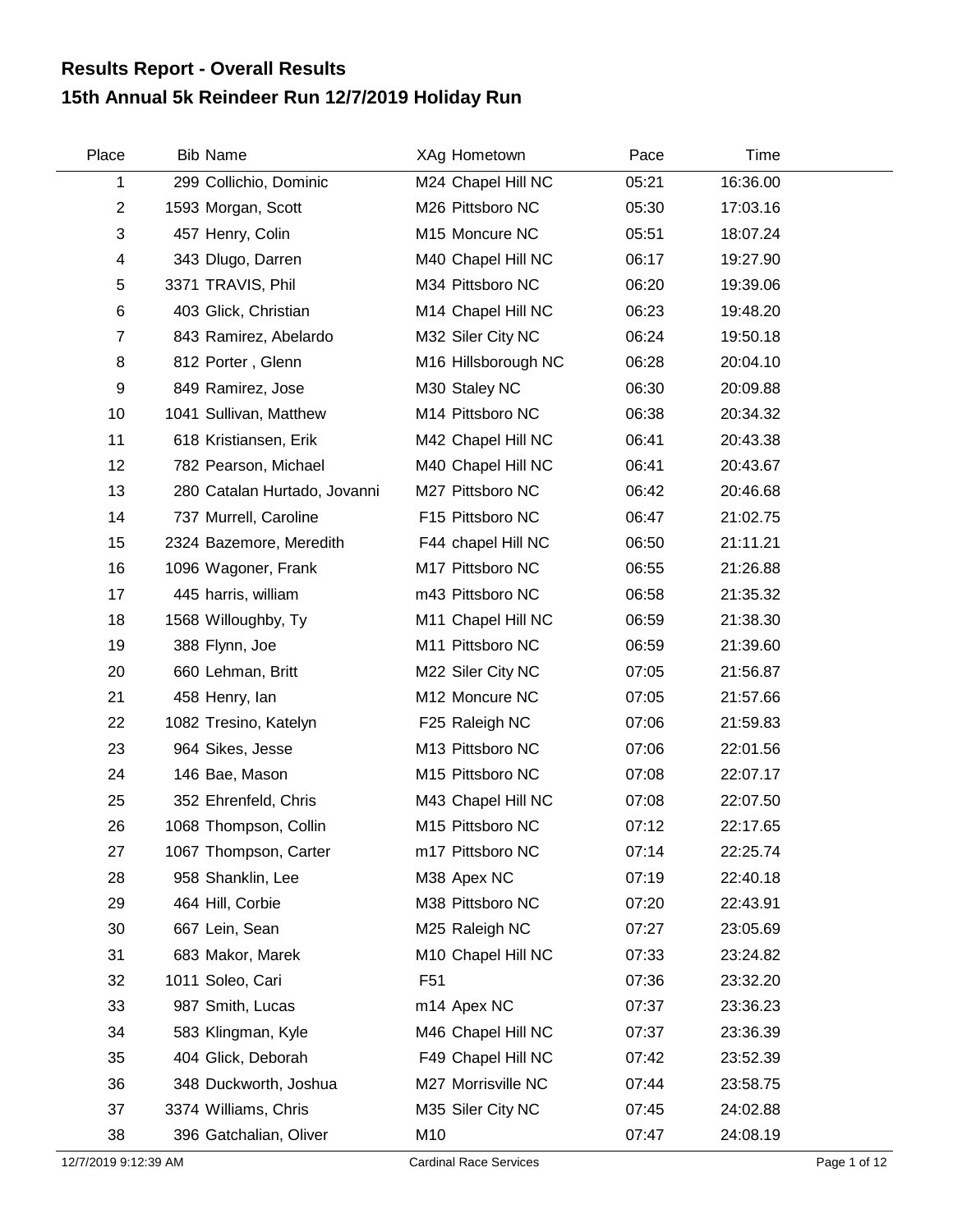| Place | <b>Bib Name</b>                  | XAg Hometown            | Pace  | Time     |  |
|-------|----------------------------------|-------------------------|-------|----------|--|
| 39    | 765 O'Neil, Aidan                | M8 Pittsboro NC         | 07:47 | 24:09.13 |  |
| 40    | 1600 Carrillo Ibarra, Kristopher | M15 Liberty NC          | 07:48 | 24:09.80 |  |
| 41    | 1023 Staudinger, Lucas           | M30 Pittsboro NC        | 07:48 | 24:12.04 |  |
| 42    | 837 Radella, Mitch               | M54                     | 07:50 | 24:17.80 |  |
| 43    | 767 O'Neil, Patrick              | M40 Pittsboro NC        | 07:51 | 24:21.18 |  |
| 44    | 571 Kivette, Aaron               | M45 Pittsboro NC        | 07:52 | 24:22.09 |  |
| 45    | 311 Cox, Grayson                 | M11 Chapel Hill NC      | 07:52 | 24:23.43 |  |
| 46    | 440 Harris, Alex                 | M29                     | 07:53 | 24:25.17 |  |
| 47    | 1597 Dell, Tatum                 | F9 Chapel Hill NC       | 07:58 | 24:40.52 |  |
| 48    | 1596 Dell, Jason                 | M43 Chapel Hill NC      | 07:58 | 24:40.87 |  |
| 49    | 999 Smith, Sterling              | M10 Chapel Hill NC      | 08:01 | 24:49.89 |  |
| 50    | 817 Prado, Paul                  | M53                     | 08:01 | 24:49.99 |  |
| 51    | 568 Kendrick, Nathan             | M <sub>10</sub> Cary NC | 08:03 | 24:57.93 |  |
| 52    | 1017 Spotz, lan                  | M45 Hillsborough NC     | 08:04 | 24:59.38 |  |
| 53    | 1092 Vasquez, Michael            | M16 Siler City NC       | 08:04 | 24:59.74 |  |
| 54    | 593 Knaus, Stephen               | M41 Apex NC             | 08:06 | 25:07.37 |  |
| 55    | 302 Cook, Jeff                   | M40 Apex NC             | 08:07 | 25:10.87 |  |
| 56    | 301 COOK, JACLYN                 | F37 Apex NC             | 08:08 | 25:13.75 |  |
| 57    | 341 DiCato, Kate                 | F33 Pittsboro NC        | 08:12 | 25:25.28 |  |
| 58    | 219 Bowling, Chris               | M45 Pittsboro NC        | 08:13 | 25:29.46 |  |
| 59    | 380 Fisher, Christian            | M47 Pittsboro NC        | 08:14 | 25:32.71 |  |
| 60    | 516 Jackson, Karen               | F62                     | 08:15 | 25:33.69 |  |
| 61    | 738 Murrell, Duncan              | M51 Pittsboro NC        | 08:15 | 25:35.06 |  |
| 62    | 167 Beisser, Maria               | F16 Chapel Hill NC      | 08:16 | 25:38.93 |  |
| 63    | 645 Lawson, Emma                 | F32 Sanford NC          | 08:19 | 25:45.71 |  |
| 64    | 562 Kauftheil, Randy             | M61 Chapel Hill NC      | 08:20 | 25:48.45 |  |
| 65    | 1561 Williams, Eric              | M26 Chapel Hill NC      | 08:21 | 25:54.13 |  |
| 66    | 1591 Hackney, Drew               | M30 Siler City NC       | 08:25 | 26:05.20 |  |
| 67    | 293 Clement, George              | M32 Pittsboro NC        | 08:25 | 26:06.99 |  |
| 68    | 3366 Sheridan, Terrence          | M31                     | 08:26 | 26:07.26 |  |
| 69    | 979 Sirls, Jake                  | M29 Bear Creek NC       | 08:28 | 26:14.43 |  |
| 70    | 277 Cantwell, Tom                | M49 Chapel Hill NC      | 08:28 | 26:14.98 |  |
| 71    | 372 Finn, Katie                  | F31 Upper Saddle River  | 08:29 | 26:17.16 |  |
| 72    | 374 Finn, Kevin                  | M35 Charlottesville VA  | 08:29 | 26:17.67 |  |
| 73    | 369 Finn, Erin                   | F31 Pittsboro NC        | 08:29 | 26:17.79 |  |
| 74    | 218 Bowling, Bauer               | M10                     | 08:30 | 26:19.96 |  |
| 75    | 682 Makor, Manfred               | M45 Chapel Hill NC      | 08:30 | 26:21.91 |  |
| 76    | 1160 Weekman, Erik               | M25                     | 08:31 | 26:22.74 |  |
| 77    | 315 Coykendall, Will             | M12 Siler City NC       | 08:31 | 26:24.70 |  |
| 78    | 965 Simpson, Jack                | M10 Chapel Hill NC      | 08:32 | 26:26.65 |  |
| 79    | 104 Aguiar, Davide               | M53 Chapel Hill NC      | 08:32 | 26:26.75 |  |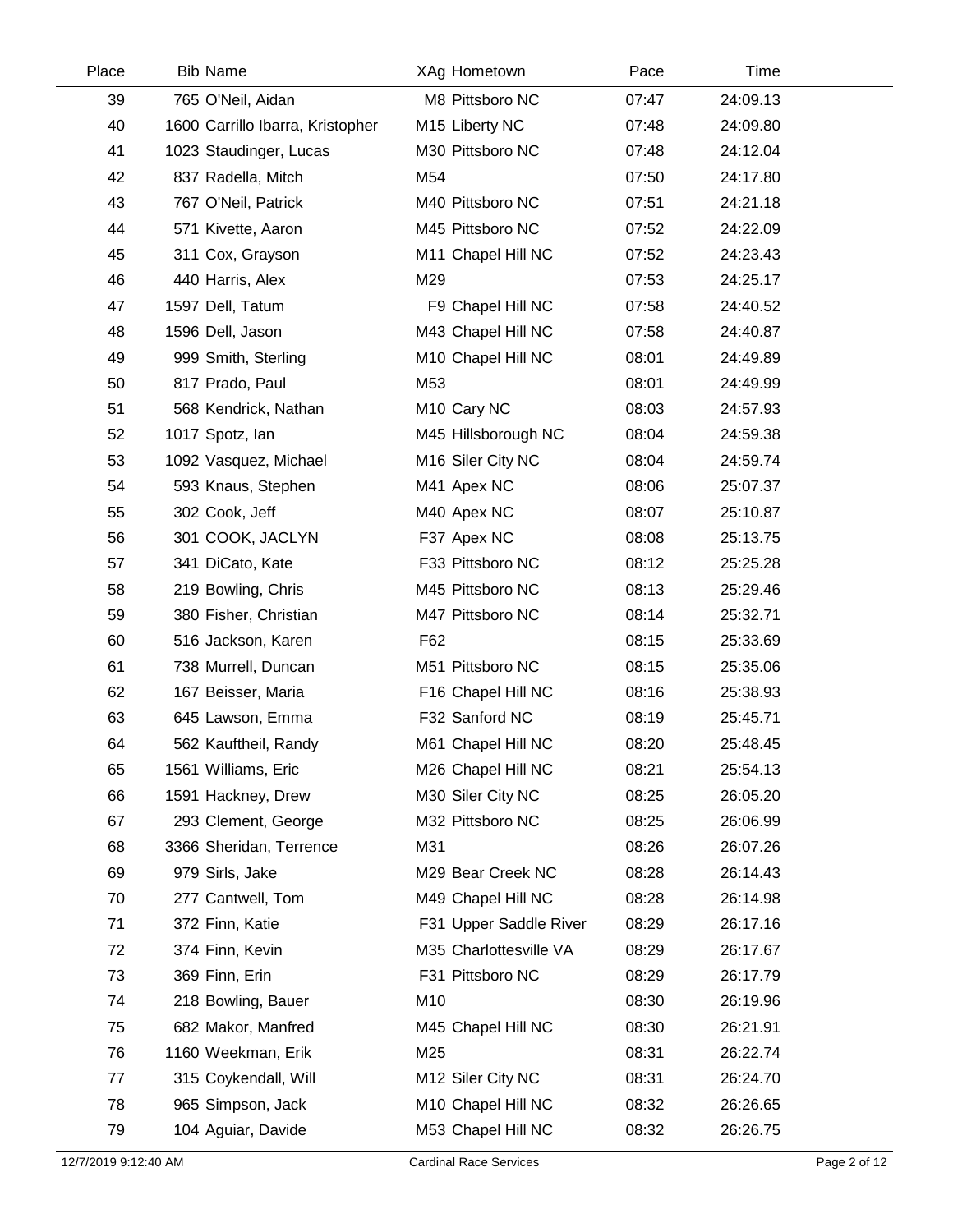| Place | <b>Bib Name</b>            | XAg Hometown         | Pace  | Time     |  |
|-------|----------------------------|----------------------|-------|----------|--|
| 80    | 694 mclean, john           | m57 Pittsboro NC     | 08:33 | 26:30.38 |  |
| 81    | 3362 Jacobs, Diane         | F61 Chapel Hill NC   | 08:37 | 26:43.49 |  |
| 82    | 3364 Carey, Liz            | F58 Pittsboro NC     | 08:37 | 26:43.49 |  |
| 83    | 1579 Zachary, Kristina     | F38 Snow Camp NC     | 08:37 | 26:43.87 |  |
| 84    | 140 Bae, Andrew            | M46 Pittsboro NC     | 08:39 | 26:49.09 |  |
| 85    | 976 Simpson, Jimmy         | M39 Chapel Hill NC   | 08:39 | 26:49.09 |  |
| 86    | 231 Brooks, Charles        | M56 Chapel Hill NC   | 08:40 | 26:50.77 |  |
| 87    | 221 Bowman, John           | M38                  | 08:42 | 26:57.99 |  |
| 88    | 952 Scott, Anthony         | M49 Pittsboro NC     | 08:47 | 27:13.74 |  |
| 89    | 426 Gustafson, Christopher | M11 Pittsboro NC     | 08:48 | 27:17.32 |  |
| 90    | 454 Hearn, Darren          | M39 Siler City NC    | 08:48 | 27:17.55 |  |
| 91    | 455 Hearn, Owen            | M10 Siler City NC    | 08:50 | 27:21.78 |  |
| 92    | 684 Mathews, Barbara       | F61 Pittsboro NC     | 08:53 | 27:33.17 |  |
| 93    | 1074 Thompson, Keni        | M12 Pittsboro NC     | 08:54 | 27:36.41 |  |
| 94    | 1036 Sturgis, Kayla        | F31 Sanford NC       | 08:56 | 27:41.51 |  |
| 95    | 551 Jump, Emily            | F10 Chapel Hill NC   | 08:56 | 27:42.94 |  |
| 96    | 1194 Wilcox, Keaghan       | F15 Pittsboro NC     | 08:58 | 27:47.57 |  |
| 97    | 1024 Steele, Steve         | M56                  | 08:58 | 27:47.66 |  |
| 98    | 444 Harris, David          | M60                  | 08:59 | 27:50.29 |  |
| 99    | 1592 Killian, MATT         | M47 Pittsboro NC     | 08:59 | 27:52.28 |  |
| 100   | 323 davis, rob             | m56 Siler City NC    | 09:01 | 27:57.81 |  |
| 101   | 680 Maines, Daniel         | M34                  | 09:03 | 28:02.49 |  |
| 102   | 286 Chunn, Avery           | M20 Pittsboro NC     | 09:03 | 28:03.78 |  |
| 103   | 349 DuFresne, Douglas      | M46 Siler City NC    | 09:04 | 28:06.52 |  |
| 104   | 365 Fantony, Joseph        | M33 Pittsboro NC     | 09:05 | 28:08.91 |  |
| 105   | 924 Scholle, Peter         | M51 Chapel Hill NC   | 09:07 | 28:14.41 |  |
| 106   | 628 Kruska, Randy          | M50 Holly Springs NC | 09:08 | 28:18.20 |  |
| 107   | 210 Bossert, Kellie        | F37 Siler City NC    | 09:09 | 28:21.11 |  |
| 108   | 390 Flynn, John            | M12 Pittsboro NC     | 09:11 | 28:27.57 |  |
| 109   | 795 Abu-Sharr, Kali        | F28 Durham NC        | 09:13 | 28:32.81 |  |
| 110   | 1560 Willett, Dylan        | M28 Goldston NC      | 09:13 | 28:34.85 |  |
| 111   | 460 Hernandez, Aiden       | M11 Siler City NC    | 09:14 | 28:38.66 |  |
| 112   | 3365 Kokas, Mikel          | M12 Chapel Hill NC   | 09:15 | 28:41.98 |  |
| 113   | 105 Aguiar, Rui            | M14 Chapel Hill NC   | 09:16 | 28:42.73 |  |
| 114   | 687 Mayhew, Luke           | M13 Apex NC          | 09:16 | 28:44.89 |  |
| 115   | 141 Bae, Brooks S          | M12 Pittsboro NC     | 09:19 | 28:51.73 |  |
| 116   | 165 Beck, Michael          | M12 Pittsboro NC     | 09:19 | 28:52.27 |  |
| 117   | 1094 Vaughan, Rose         | F19 Pittsboro NC     | 09:20 | 28:54.96 |  |
| 118   | 897 Rizzo, Victor          | M25                  | 09:20 | 28:56.88 |  |
| 119   | 187 Bigler, Roy            | M52 Siler City NC    | 09:21 | 28:57.98 |  |
| 120   | 215 boutin, matt           | M41 Chapel Hill NC   | 09:21 | 28:59.04 |  |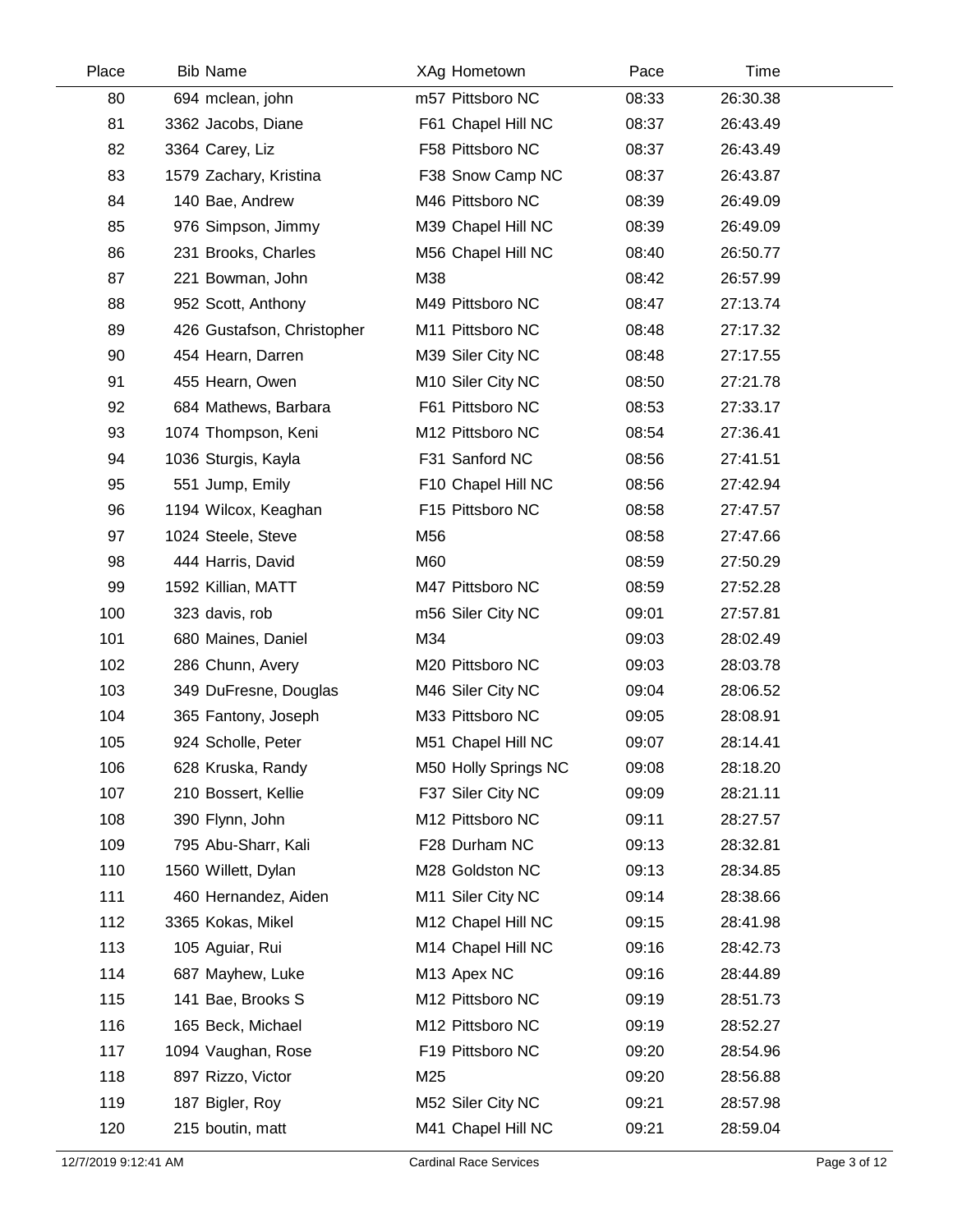| Place | <b>Bib Name</b>            | XAg Hometown       | Pace  | Time     |  |
|-------|----------------------------|--------------------|-------|----------|--|
| 121   | 211 Boutin, Alex           | F11 Chapel Hill NC | 09:21 | 28:59.37 |  |
| 122   | 254 Campbell, Donovan      | M43 Sanford NC     | 09:21 | 28:59.75 |  |
| 123   | 402 Glass-Steel, Christine | F45 Chapel Hill NC | 09:22 | 29:01.69 |  |
| 124   | 659 LeBlanc, Jay           | m79 Pittsboro NC   | 09:22 | 29:01.90 |  |
| 125   | 378 Fiorello, Michael      | M39 GRAHAM NC      | 09:24 | 29:07.07 |  |
| 126   | 1083 Triglianos, James     | M48 Pittsboro NC   | 09:25 | 29:11.07 |  |
| 127   | 353 Ehrenfeld, Jana        | F37 Chapel Hill NC | 09:28 | 29:22.28 |  |
| 128   | 1026 Stratton, Paul        | M64 Pittsboro NC   | 09:29 | 29:25.32 |  |
| 129   | 557 kallam, eddie          | M53 Pittsboro NC   | 09:31 | 29:31.25 |  |
| 130   | 546 Jump, Benjamin         | M10 Chapel Hill NC | 09:32 | 29:32.69 |  |
| 131   | 1075 Thompson, Melanie     | F43 Pittsboro NC   | 09:32 | 29:34.44 |  |
| 132   | 1076 Thompson, Michael     | M38 Lillington NC  | 09:33 | 29:36.27 |  |
| 133   | 206 Borie, Glenn           | M64                | 09:33 | 29:36.32 |  |
| 134   | 2327 Selleck, Jackson      | M10 Chapel Hill NC | 09:34 | 29:38.97 |  |
| 135   | 545 Jones, Suzanne         | F45 Pittsboro NC   | 09:35 | 29:41.47 |  |
| 136   | 556 Jump, Sam              | M15 Chapel Hill NC | 09:35 | 29:41.61 |  |
| 137   | 834 Purcell, Izzy          | F9 Chapel Hill NC  | 09:35 | 29:41.72 |  |
| 138   | 700 Meulendyke, Brayden    | M10 Pittsboro NC   | 09:35 | 29:43.81 |  |
| 139   | 119 Amero, Avett           | M8 Mebane NC       | 09:36 | 29:46.25 |  |
| 140   | 1176 Welsh, Wayne          | M54 Pittsboro NC   | 09:36 | 29:46.37 |  |
| 141   | 1576 Wright, James         | M11 Chapel Hill NC | 09:37 | 29:49.73 |  |
| 142   | 1047 SWEET, Bill           | M56 Pittsboro NC   | 09:42 | 30:03.55 |  |
| 143   | 272 Canter, Britney        | F <sub>29</sub>    | 09:43 | 30:07.19 |  |
| 144   | 3368 Scotton, Katie        | F30 Staley NC      | 09:43 | 30:07.32 |  |
| 145   | 162 Beck, Jonathan         | M41 Lexington NC   | 09:45 | 30:13.59 |  |
| 146   | 1159 Waudby, Michael       | M46 Pittsboro NC   | 09:45 | 30:14.75 |  |
| 147   | 405 Godfrey, Joe           | M55 Pittsboro NC   | 09:46 | 30:16.46 |  |
| 148   | 435 hancock, samuel        | M60 Pittsboro NC   | 09:47 | 30:18.78 |  |
| 149   | 787 Pedrotty, MaKayla      | F13 Pittsboro NC   | 09:47 | 30:20.87 |  |
| 150   | 681 Makor, Lukasz          | M8 Chapel Hill NC  | 09:48 | 30:22.57 |  |
| 151   | 1572 Withrow, Odin         | M12 Pittsboro NC   | 09:49 | 30:27.13 |  |
| 152   | 1069 Thompson, Corwin      | M11 Pittsboro NC   | 09:50 | 30:27.66 |  |
| 153   | 291 clark, wade            | m74 Pittsboro NC   | 09:50 | 30:29.71 |  |
| 154   | 1057 Tart, Eric            | M43 Four Oaks NC   | 09:51 | 30:31.15 |  |
| 155   | 609 Kristiansen, Ellie     | F10 Chapel Hill NC | 09:52 | 30:34.14 |  |
| 156   | 1559 Wiley, Jordan         | M11 Pittsboro NC   | 09:55 | 30:45.58 |  |
| 157   | 1058 Taylor, Benjamin      | M9 Cary NC         | 09:57 | 30:49.75 |  |
| 158   | 114 Allen, Julie           | F35 Pittsboro NC   | 09:58 | 30:55.24 |  |
| 159   | 115 Allen, Scott           | M50 Pittsboro NC   | 09:59 | 30:55.43 |  |
| 160   | 724 Morgan, Alex           | M12 Siler City NC  | 10:00 | 30:58.81 |  |
| 161   | 1588 Faircloth, Mike       | M57 Durham NC      | 10:00 | 30:59.78 |  |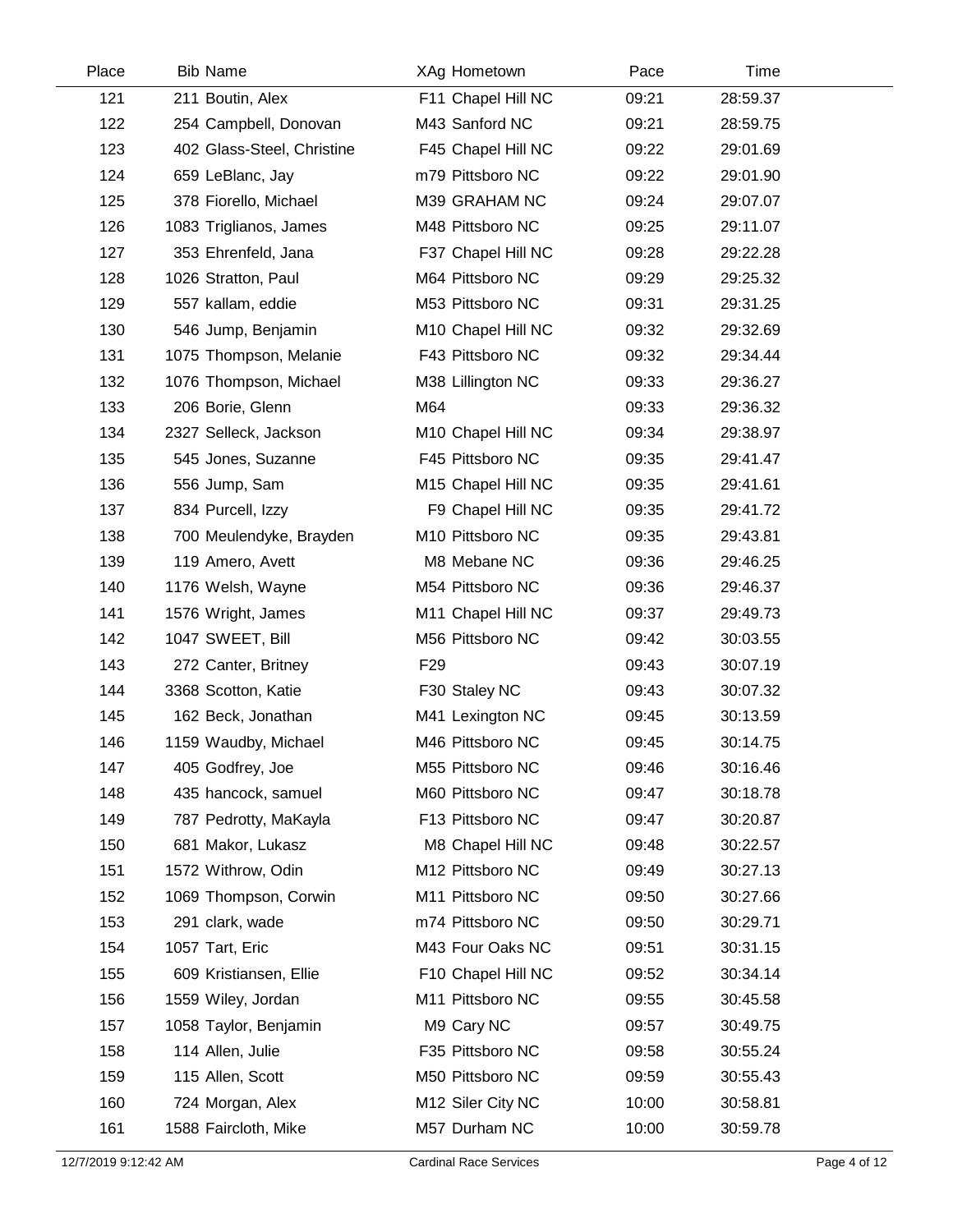| Place | <b>Bib Name</b>           | XAg Hometown            | Pace  | Time     |  |
|-------|---------------------------|-------------------------|-------|----------|--|
| 162   | 1060 Teague, Cody         | M29 High Point NC       | 10:02 | 31:07.43 |  |
| 163   | 103 Adams, Reece          | M <sub>10</sub> Apex NC | 10:05 | 31:14.12 |  |
| 164   | 701 Meulendyke, Jennifer  | F34 Pittsboro NC        | 10:05 | 31:16.23 |  |
| 165   | 485 horton, anthony       | M50 Cary NC             | 10:06 | 31:18.26 |  |
| 166   | 492 Horton, Maxwell       | M9 Cary NC              | 10:06 | 31:19.11 |  |
| 167   | 461 Hernandez, Octavio    | M32 Siler City NC       | 10:07 | 31:20.37 |  |
| 168   | 427 Gustafson, Jonathan   | M13 Pittsboro NC        | 10:09 | 31:28.62 |  |
| 169   | 1594 Woolford, Quinn      | M12 Siler City NC       | 10:10 | 31:30.10 |  |
| 170   | 1595 Yarger, Lenore       | F50 Siler City NC       | 10:10 | 31:30.24 |  |
| 171   | 1053 Sykes, Easton        | M <sub>10</sub> Apex NC | 10:10 | 31:30.26 |  |
| 172   | 864 Reinhardt, Camryn     | F9 Chapel Hill NC       | 10:11 | 31:33.45 |  |
| 173   | 879 Reinhardt, Cliff      | M45 Chapel Hill NC      | 10:11 | 31:34.18 |  |
| 174   | 822 Purcell, Angela       | F46 Cary NC             | 10:11 | 31:34.49 |  |
| 175   | 835 Purcell, Karleigh     | F11 Cary NC             | 10:11 | 31:35.31 |  |
| 176   | 1580 Zemmelman, Chelle    | F44 Chapel Hill NC      | 10:12 | 31:37.68 |  |
| 177   | 1581 Zemmelman, Eliza     | F8 Chapel Hill NC       | 10:13 | 31:39.29 |  |
| 178   | 3372 Williams, Graciana   | F10 Siler City NC       | 10:14 | 31:42.96 |  |
| 179   | 232 Brooks, David         | M29 Chapel Hill NC      | 10:14 | 31:42.97 |  |
| 180   | 430 Halter, Erica         | F26 Durham NC           | 10:14 | 31:43.61 |  |
| 181   | 790 Pegram, Lloyd         | M36 Chapel Hill NC      | 10:15 | 31:46.07 |  |
| 182   | 368 Fernstrum, Peter      | M49                     | 10:17 | 31:52.73 |  |
| 183   | 1054 Sykes, Frankie       | M43 Apex NC             | 10:18 | 31:54.88 |  |
| 184   | 438 Harrington, Philip    | M56 Pittsboro NC        | 10:18 | 31:55.94 |  |
| 185   | 519 Jardine, Christina    | F44 Lillington NC       | 10:19 | 31:59.08 |  |
| 186   | 756 Nelson, Carter        | M13 Chapel Hill NC      | 10:19 | 31:59.91 |  |
| 187   | 185 Bernier, Gary         | m55 Chapel Hill NC      | 10:21 | 32:04.59 |  |
| 188   | 1585 Selleck, Max         | M13 Chapel Hill NC      | 10:23 | 32:11.75 |  |
| 189   | 506 Hull, Joshua          | M10 Pittsboro NC        | 10:23 | 32:12.13 |  |
| 190   | 407 goldston, beth        | F67 Sanford NC          | 10:25 | 32:17.71 |  |
| 191   | 1080 Thorn, rosemary      | F64 Chapel Hill NC      | 10:29 | 32:29.11 |  |
| 192   | 755 Murrell, Sherri       | F55 Pittsboro NC        | 10:30 | 32:31.77 |  |
| 193   | 1008 Sokolova, Anastasiya | F32                     | 10:30 | 32:32.83 |  |
| 194   | 337 Derickson, Chris      | M53 Chapel Hill NC      | 10:35 | 32:47.20 |  |
| 195   | 695 McNabb, Kelly         | F38 Chapel Hill NC      | 10:35 | 32:47.41 |  |
| 196   | 1557 Wiley, Coleman       | M8 Pittsboro NC         | 10:35 | 32:47.68 |  |
| 197   | 1558 Wiley, Jodi          | F41 Pittsboro NC        | 10:35 | 32:47.84 |  |
| 198   | 386 Fisher, Rowan         | M10 Pittsboro NC        | 10:35 | 32:48.40 |  |
| 199   | 794 Perchinsky, Rylan     | F10 Chapel Hill NC      | 10:35 | 32:49.94 |  |
| 200   | 693 McKenzie, Shawn       | M51 Siler City NC       | 10:36 | 32:51.95 |  |
| 201   | 674 Lineberger, Heather   | F32 Cary NC             | 10:37 | 32:53.59 |  |
| 202   | 685 matthews, shalon      | f36 Sanford NC          | 10:38 | 32:56.93 |  |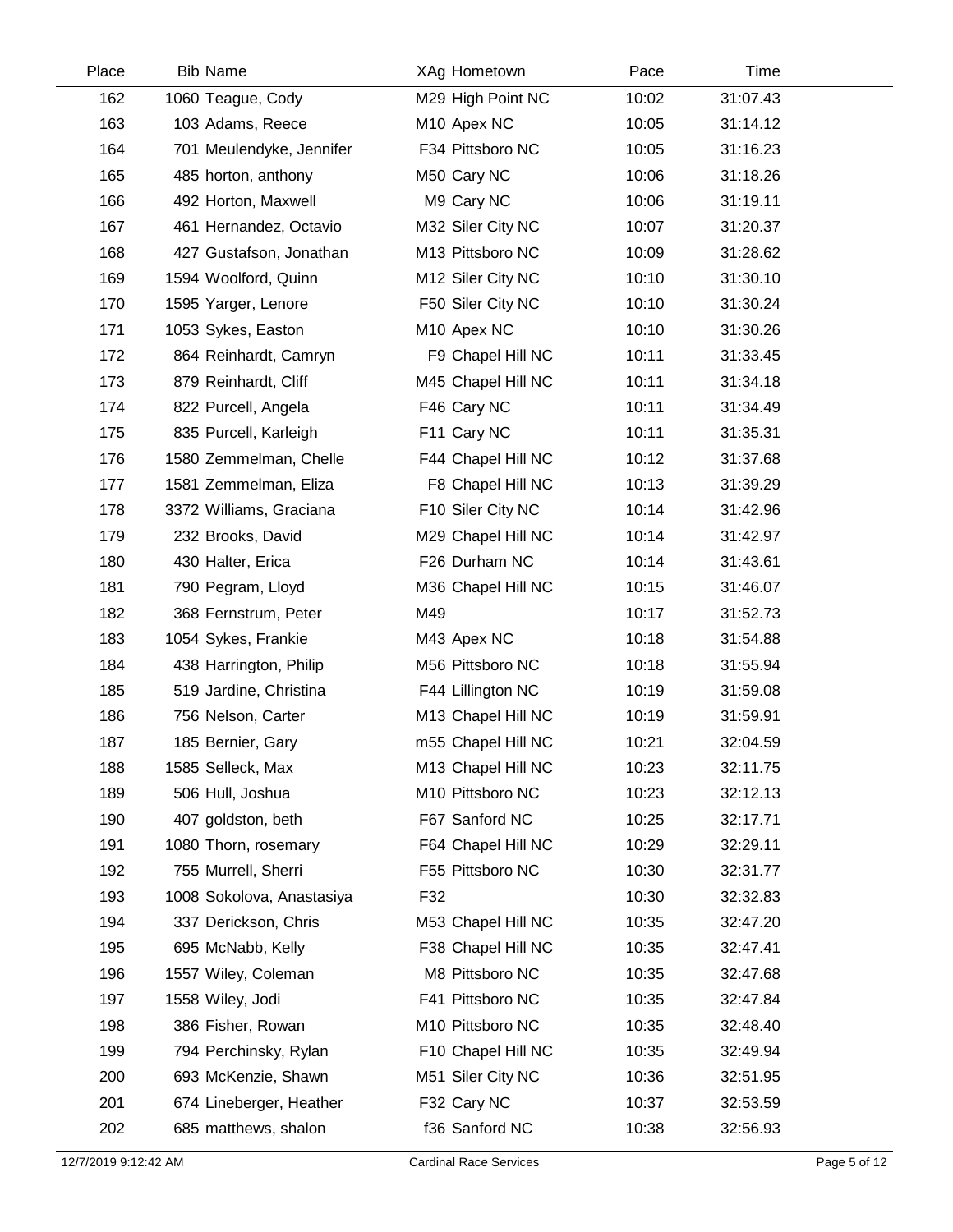| Place | <b>Bib Name</b>        | XAg Hometown       | Pace  | Time     |  |
|-------|------------------------|--------------------|-------|----------|--|
| 203   | 854 Reece, Theresa     | F61 Chapel Hill NC | 10:41 | 33:07.72 |  |
| 204   | 486 Horton, Jennette   | F46 Cary NC        | 10:44 | 33:16.04 |  |
| 205   | 691 Mcinerney, Connor  | M9 Chapel Hill NC  | 10:44 | 33:16.42 |  |
| 206   | 448 Hayman, Ken        | M56 Apex NC        | 10:44 | 33:16.49 |  |
| 207   | 692 McInerney, Michael | M39 Chapel Hill NC | 10:44 | 33:17.38 |  |
| 208   | 443 Harris, Bethany    | F28 Chapel Hill NC | 10:45 | 33:20.18 |  |
| 209   | 160 Bardone-Cone, Anna | F50 Chapel Hill NC | 10:47 | 33:25.82 |  |
| 210   | 1577 Wright, Melisse   | F44 Durham NC      | 10:48 | 33:28.30 |  |
| 211   | 1599 Kelly, Matt       | M47 Chapel Hill NC | 10:49 | 33:31.96 |  |
| 212   | 318 Davis, Ella        | F10 Chapel Hill NC | 10:52 | 33:40.80 |  |
| 213   | 322 Davis, Jon         | m38 Chapel Hill NC | 10:52 | 33:41.37 |  |
| 214   | 188 Blais, Mary        | F35 Pittsboro NC   | 10:57 | 33:57.97 |  |
| 215   | 763 olsen, amy         | f51 Siler City NC  | 10:59 | 34:03.22 |  |
| 216   | 339 Devine, Al         | M <sub>55</sub>    | 11:00 | 34:05.13 |  |
| 217   | 899 Robinson, Emily    | F25 Durham NC      | 11:00 | 34:06.58 |  |
| 218   | 400 Gellin, David      | M9 Chapel Hill NC  | 11:02 | 34:10.73 |  |
| 219   | 930 Schoolcraft, Kevin | M41                | 11:02 | 34:11.61 |  |
| 220   | 926 Schoolcraft, Cayce | F11                | 11:02 | 34:12.07 |  |
| 221   | 1154 Waudby, Lindsey   | F43 Pittsboro NC   | 11:03 | 34:14.28 |  |
| 222   | 397 Gatchalian, Oliver | M39                | 11:04 | 34:18.24 |  |
| 223   | 113 Alexander, Kelly   | F38 Chapel Hill NC | 11:06 | 34:23.57 |  |
| 224   | 387 Flynn, Caitlin     | F31 Pittsboro NC   | 11:11 | 34:40.84 |  |
| 225   | 945 Schouten, Tessa    | F11 Pittsboro NC   | 11:12 | 34:43.48 |  |
| 226   | 569 Kinsey, Katie      | F24 Chapel Hill NC | 11:12 | 34:44.57 |  |
| 227   | 579 Kivette, Cooper    | M6 Pittsboro NC    | 11:13 | 34:46.77 |  |
| 228   | 774 Osborne, Prairie   | F31 Chapel Hill NC | 11:13 | 34:47.03 |  |
| 229   | 154 Bae-Jump, Victoria | F50 Chapel Hill NC | 11:14 | 34:50.77 |  |
| 230   | 325 Dawkins, Doug      | M67 Rockingham NC  | 11:15 | 34:52.26 |  |
| 231   | 775 Pardington, Joseph | M56 Chapel Hill NC | 11:16 | 34:55.69 |  |
| 232   | 2325 Jeffords, Collin  | M13 Durham NC      | 11:17 | 34:57.71 |  |
| 233   | 809 Pitts, Jessie      | M37 Pittsboro NC   | 11:17 | 34:58.86 |  |
| 234   | 1582 Zwahlen, Samuel   | M9 Chapel Hill NC  | 11:17 | 34:59.56 |  |
| 235   | 1095 Vernon, Angie     | F39                | 11:19 | 35:03.71 |  |
| 236   | 531 Johnson, Jillian   | F37                | 11:20 | 35:06.74 |  |
| 237   | 762 Oldham, Avajan     | F54 Bear Creek NC  | 11:21 | 35:12.45 |  |
| 238   | 410 Griffin, Jackie    | F63 Sanford NC     | 11:22 | 35:13.10 |  |
| 239   | 1077 Thompson, Sophia  | F14 Pittsboro NC   | 11:25 | 35:22.99 |  |
| 240   | 802 Picard, Brian      | M42 Sanford NC     | 11:26 | 35:26.19 |  |
| 241   | 759 Nipper, Stephanie  | F44 Bear Creek NC  | 11:27 | 35:29.54 |  |
| 242   | 274 Cantwell, Cornelia | F51 Chapel Hill NC | 11:28 | 35:33.28 |  |
| 243   | 319 Davis, Jenna       | F50 Siler City NC  | 11:30 | 35:37.66 |  |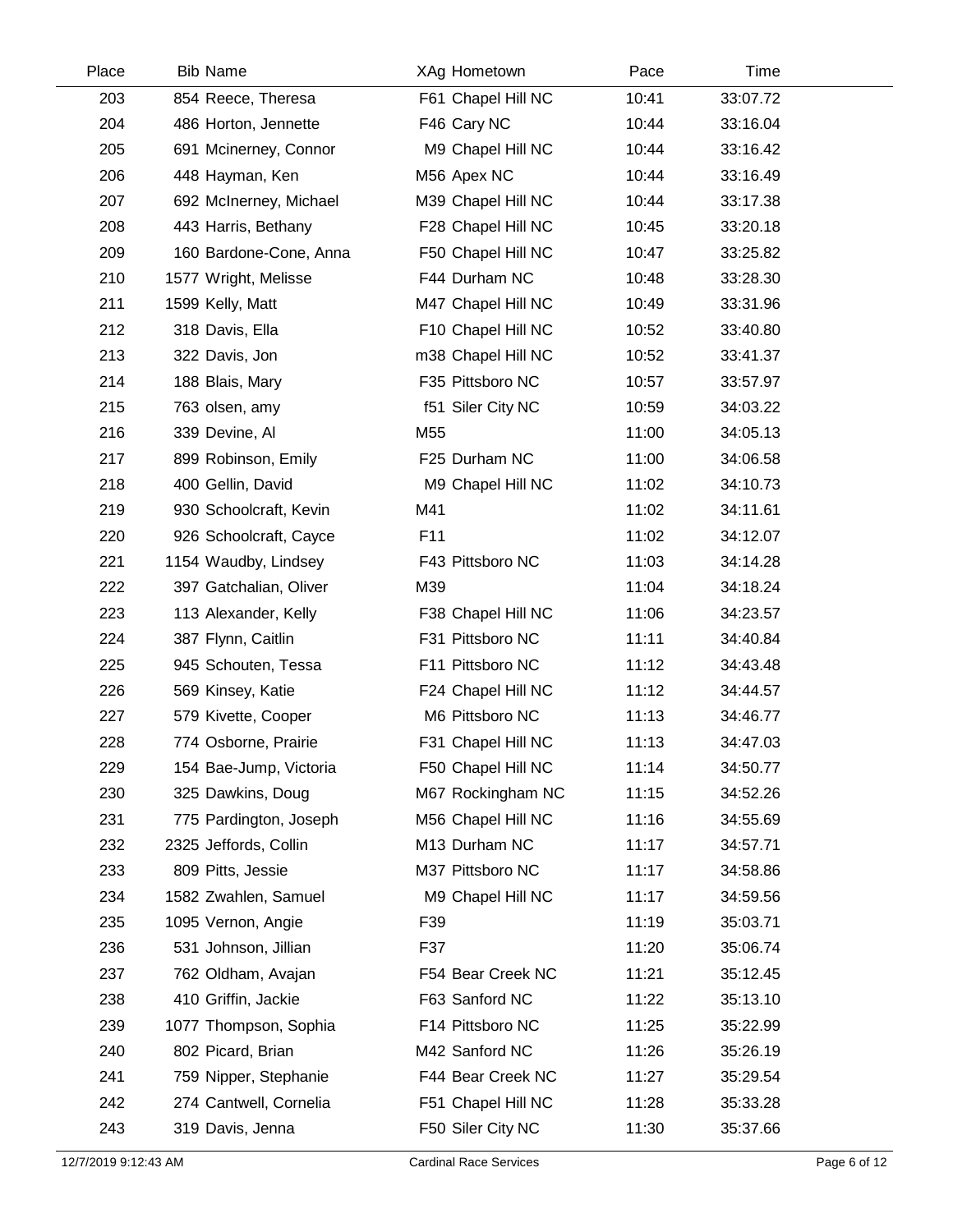| Place | <b>Bib Name</b>          | XAg Hometown        | Pace  | Time     |  |
|-------|--------------------------|---------------------|-------|----------|--|
| 244   | 773 Ortiz, Sara          | F7 Chapel Hill NC   | 11:31 | 35:41.62 |  |
| 245   | 243 Burkett, John        | M30                 | 11:31 | 35:41.77 |  |
| 246   | 769 Ortiz, Alvaro        | M48 Chapel Hill NC  | 11:31 | 35:41.98 |  |
| 247   | 503 Huang, Jye           | M23 Siler City NC   | 11:34 | 35:50.55 |  |
| 248   | 236 Buehler, Jeff        | M59 Raleigh NC      | 11:35 | 35:53.15 |  |
| 249   | 342 Difino, Gina         | F40 Pittsboro NC    | 11:35 | 35:53.73 |  |
| 250   | 2326 Jefferson, Will     | M55 Durham NC       | 11:36 | 35:57.38 |  |
| 251   | 285 Checkla, Nicki       | F23 Chapel Hill NC  | 11:41 | 36:12.68 |  |
| 252   | 1097 Wagoner, Robin      | F44 Pittsboro NC    | 11:44 | 36:23.76 |  |
| 253   | 345 Drain, Alison        | F42 Chapel Hill NC  | 11:48 | 36:33.70 |  |
| 254   | 409 Greene, Jacqui       | F47 Chapel Hill NC  | 11:48 | 36:34.11 |  |
| 255   | 1072 Thompson, Gianna    | F9 Pittsboro NC     | 11:51 | 36:43.52 |  |
| 256   | 1598 Lemons, Charley     | F13 Siler City NC   | 11:52 | 36:46.81 |  |
| 257   | 699 Messick, Sonia       | F9 Pittsboro NC     | 11:52 | 36:47.03 |  |
| 258   | 351 Dyment, Lisa         | F47 Pittsboro NC    | 11:53 | 36:49.10 |  |
| 259   | 1091 Vanhoy, Sue         | F60 Pittsboro NC    | 11:53 | 36:49.90 |  |
| 260   | 620 Kristiansen, Jan     | M74 Chapel Hill NC  | 11:53 | 36:51.01 |  |
| 261   | 1087 Truitt, Christopher | M26 Lillington NC   | 11:53 | 36:51.62 |  |
| 262   | 1086 Triplett, Michael   | M38 Pittsboro NC    | 11:54 | 36:54.25 |  |
| 263   | 810 Porter, Caroline     | F14 Hillsborough NC | 11:54 | 36:54.46 |  |
| 264   | 1016 Spotz, Barclay      | F45 Hillsborough NC | 11:54 | 36:54.57 |  |
| 265   | 418 Groves, Marikate     | F31 Sanford NC      | 11:54 | 36:54.78 |  |
| 266   | 1035 Struble, Lee        | M24                 | 11:56 | 36:59.67 |  |
| 267   | 395 Fricke, Becky        | F63 Chapel Hill NC  | 12:00 | 37:10.55 |  |
| 268   | 1093 Vaughan, Christene  | F47 Pittsboro NC    | 12:00 | 37:12.22 |  |
| 269   | 1100 Waldstein, Jessica  | F37 Pittsboro NC    | 12:03 | 37:20.62 |  |
| 270   | 1099 Waldstein, Chloe    | F10 Pittsboro NC    | 12:04 | 37:23.80 |  |
| 271   | 362 Enoch, Sharon        | F62 Siler City NC   | 12:05 | 37:27.24 |  |
| 272   | 709 Morehead, Cathy      | F66 Pittsboro NC    | 12:09 | 37:40.60 |  |
| 273   | 171 bellavance, jason    | M39 Pittsboro NC    | 12:11 | 37:46.21 |  |
| 274   | 177 bellavance, sawyer   | M6 Pittsboro NC     | 12:11 | 37:47.62 |  |
| 275   | 347 Drust, Leo           | M9 Pittsboro NC     | 12:12 | 37:50.71 |  |
| 276   | 561 Kaufman, Brystana    | F37 GRAHAM NC       | 12:13 | 37:50.79 |  |
| 277   | 479 Hopper, Marie        | F40 Pittsboro NC    | 12:13 | 37:50.86 |  |
| 278   | 3363 Lemons, Buddy       | M62 Siler City NC   | 12:13 | 37:51.30 |  |
| 279   | 792 Perchinsky, Grady    | M10 Chapel Hill NC  | 12:13 | 37:53.77 |  |
| 280   | 672 Levy, Brent          | M34 Pittsboro NC    | 12:15 | 37:58.56 |  |
| 281   | 122 Andros, Juliana      | F10 Chapel Hill NC  | 12:16 | 38:00.70 |  |
| 282   | 408 Gomez, Paige         | F29 GRAHAM NC       | 12:18 | 38:06.35 |  |
| 283   | 935 Schouten, Holly      | F11 Bear Creek NC   | 12:18 | 38:07.40 |  |
| 284   | 434 Hancock, Kensly      | F10 Raleigh NC      | 12:24 | 38:26.36 |  |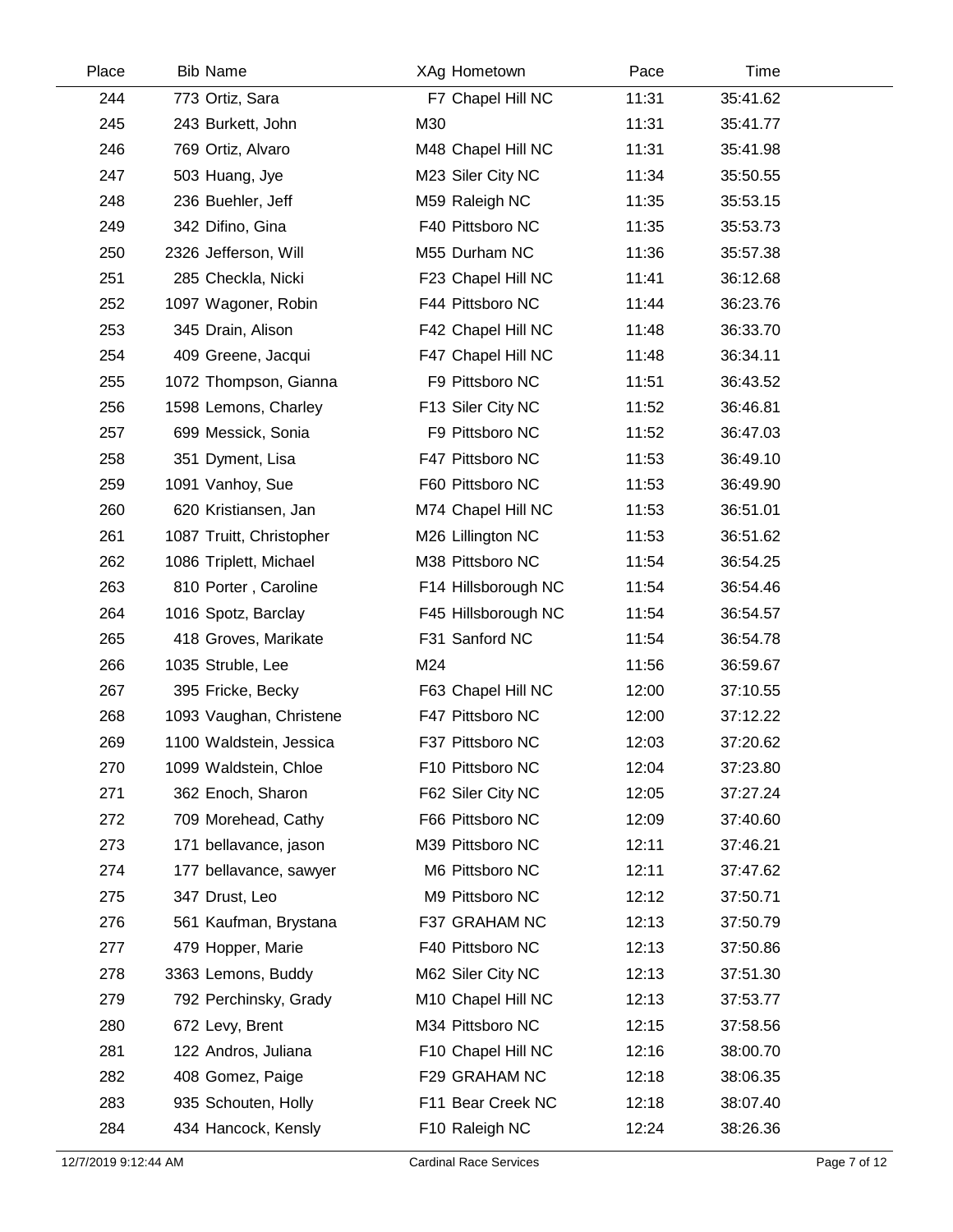| Place | <b>Bib Name</b>           | XAg Hometown       | Pace  | Time     |  |
|-------|---------------------------|--------------------|-------|----------|--|
| 285   | 781 Patterson, Liam       | M8 Pittsboro NC    | 12:24 | 38:26.82 |  |
| 286   | 431 Hancock, Brad         | M40 Raleigh NC     | 12:25 | 38:29.71 |  |
| 287   | 151 Bae, Sheldon          | F45 Pittsboro NC   | 12:25 | 38:30.10 |  |
| 288   | 424 Guarino, Michelle     | F45 Pittsboro NC   | 12:26 | 38:33.89 |  |
| 289   | 422 Guarino, Isabella     | F8 Pittsboro NC    | 12:27 | 38:34.85 |  |
| 290   | 679 Macchioni, Hannah     | F26 Raleigh NC     | 12:27 | 38:36.26 |  |
| 291   | 909 Rogers, Reed          | F23 Raleigh NC     | 12:27 | 38:37.15 |  |
| 292   | 957 Scott, Jennifer       | f48 Pittsboro NC   | 12:28 | 38:37.86 |  |
| 293   | 567 Kelly, Arden          | F9 Chapel Hill NC  | 12:29 | 38:41.54 |  |
| 294   | 452 Hazelwood, Larry      | M63 Pittsboro NC   | 12:30 | 38:44.60 |  |
| 295   | 316 Davis, Campbell       | F9 Chapel Hill NC  | 12:31 | 38:47.11 |  |
| 296   | 317 Davis, Charles        | M43 Chapel Hill NC | 12:31 | 38:47.76 |  |
| 297   | 1064 Thomas, Lindsay      | f36 Raleigh NC     | 12:31 | 38:48.22 |  |
| 298   | 553 Jump, Ethan           | M52 Chapel Hill NC | 12:32 | 38:51.72 |  |
| 299   | 498 Horwitz, Jonas        | M57 Durham NC      | 12:34 | 38:58.79 |  |
| 300   | 161 Beach, James          | M41 DURHAM NC      | 12:35 | 38:59.01 |  |
| 301   | 937 Schouten, Laura       | F36 Pittsboro NC   | 12:35 | 38:59.47 |  |
| 302   | 627 Kristiansen, Sam      | M8 Chapel Hill NC  | 12:36 | 39:04.58 |  |
| 303   | 449 Haywood, Marion       | F72 Chapel Hill NC | 12:37 | 39:07.06 |  |
| 304   | 201 Bolin, Beckett        | M8 Pittsboro NC    | 12:38 | 39:10.77 |  |
| 305   | 621 Kristiansen, Jennie   | F42 Chapel Hill NC | 12:39 | 39:11.90 |  |
| 306   | 1570 Withrow, Aaron       | M43 Pittsboro NC   | 12:43 | 39:26.60 |  |
| 307   | 157 Barbaro, Lauren       | F35                | 12:44 | 39:28.78 |  |
| 308   | 1571 Withrow, Beau        | F9 Pittsboro NC    | 12:44 | 39:29.64 |  |
| 309   | 212 Boutin, Cooper        | M9 Chapel Hill NC  | 12:44 | 39:29.65 |  |
| 310   | 156 Barbaro, Colin        | M32 Pittsboro NC   | 12:45 | 39:30.72 |  |
| 311   | 3375 Ward, Delaney        | F <sub>8</sub>     | 12:47 | 39:38.14 |  |
| 312   | 1174 Wehrenberg, Madeline | F8 Pittsboro NC    | 12:48 | 39:40.88 |  |
| 313   | 432 Hancock, Gracie       | F12 Raleigh NC     | 12:50 | 39:48.16 |  |
| 314   | 436 Hancock, Sarah        | F37 Raleigh NC     | 12:50 | 39:48.41 |  |
| 315   | 346 Drumheller, Valinda   | F56 Pittsboro NC   | 12:51 | 39:49.02 |  |
| 316   | 441 Harris, Annette       | F <sub>59</sub>    | 12:51 | 39:51.01 |  |
| 317   | 1090 Vanhoy, Alex         | F24 Raleigh NC     | 12:52 | 39:51.70 |  |
| 318   | 698 Messick, Peter        | M42 Pittsboro NC   | 12:56 | 40:04.44 |  |
| 319   | 696 Messick, Neil         | M7 Pittsboro NC    | 12:56 | 40:05.27 |  |
| 320   | 631 Lane, Kelly           | F45 Pittsboro NC   | 13:00 | 40:17.66 |  |
| 321   | 635 LaVine, Debi          | F56 Raleigh NC     | 13:01 | 40:20.90 |  |
| 322   | 392 Flynn, John           | M31 Pittsboro NC   | 13:06 | 40:37.91 |  |
| 323   | 697 Messick, Paul         | M73 Pittsboro NC   | 13:09 | 40:46.29 |  |
| 324   | 1061 Teague, Leslie       | F27 High Point NC  | 13:10 | 40:48.93 |  |
| 325   | 1071 Thompson, Emme       | F9 Pittsboro NC    | 13:10 | 40:50.51 |  |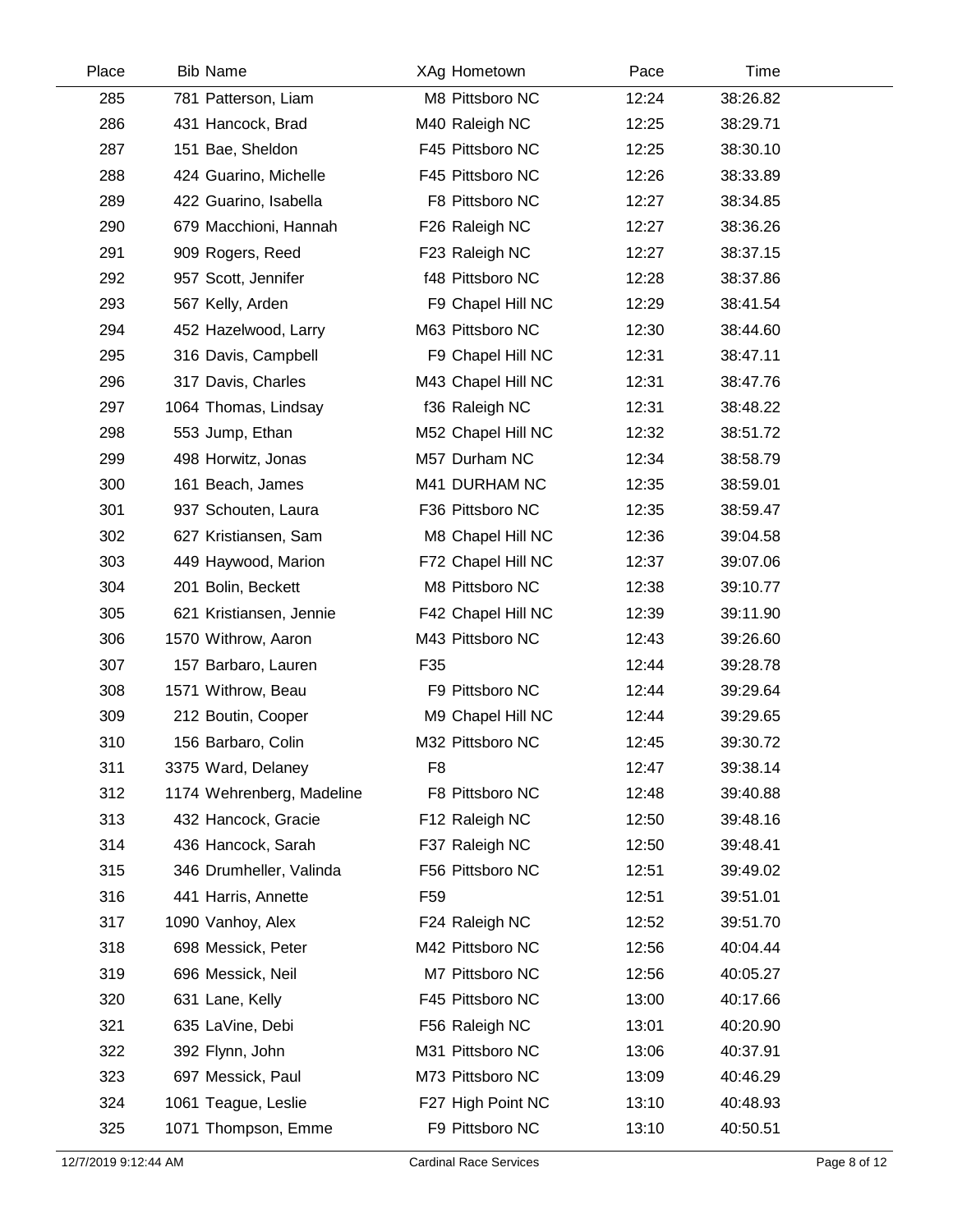| Place | <b>Bib Name</b>               | XAg Hometown       | Pace  | Time     |  |
|-------|-------------------------------|--------------------|-------|----------|--|
| 326   | 1098 Waldstein, Benjamin      | M9 Pittsboro NC    | 13:11 | 40:52.60 |  |
| 327   | 1590 Paisner, Sara            | F46 CARY NC        | 13:12 | 40:53.65 |  |
| 328   | 960 Sherwood, Cooper          | M9 Chapel Hill NC  | 13:15 | 41:04.74 |  |
| 329   | 507 Hull, Penny               | F42 Pittsboro NC   | 13:15 | 41:04.78 |  |
| 330   | 983 Smith, Chip               | m49 Apex NC        | 13:15 | 41:06.03 |  |
| 331   | 364 Faircloth, Kaylee         | F30 Apex NC        | 13:18 | 41:12.39 |  |
| 332   | 1059 Taylor, Julie            | F45 Cary NC        | 13:18 | 41:12.72 |  |
| 333   | 393 Flynn, John               | M54 Pittsboro NC   | 13:22 | 41:26.20 |  |
| 334   | 936 Schouten, Hyldee          | F10 Bear Creek NC  | 13:39 | 42:17.48 |  |
| 335   | 933 Schouten, Dana            | F43 Bear Creek NC  | 13:39 | 42:20.07 |  |
| 336   | 3373 Martin, JASLYN           | F10 Goldston NC    | 13:42 | 42:29.09 |  |
| 337   | 474 Holt, Alexis              | F <sub>10</sub>    | 13:44 | 42:34.80 |  |
| 338   | 1042 Swanick, Shane           | M28 Siler City NC  | 13:45 | 42:37.56 |  |
| 339   | 281 Causey, John              | M68                | 13:47 | 42:42.97 |  |
| 340   | 282 Causey, William           | M72 Sanford NC     | 13:47 | 42:43.75 |  |
| 341   | 735 Morgan, Todd              | M48 Chapel Hill NC | 13:48 | 42:47.27 |  |
| 342   | 245 Burton, Corrie            | F36 Apex NC        | 13:54 | 43:05.36 |  |
| 343   | 336 Dennison, Daniel          | M57                | 13:56 | 43:12.51 |  |
| 344   | 446 Hart, Lindy               | F44 Pittsboro NC   | 13:59 | 43:22.43 |  |
| 345   | 538 Jones, Becca              | F9 Pittsboro NC    | 14:00 | 43:22.56 |  |
| 346   | 850 Rankin, Katie             | F69 Carrboro NC    | 14:13 | 44:03.63 |  |
| 347   | 118 Alvarez, Jhaziel          | M10 Chapel Hill NC | 14:14 | 44:07.88 |  |
| 348   | 463 Hickey, Ella              | F11 Chapel Hill NC | 14:14 | 44:08.23 |  |
| 349   | 107 Aguilar, Chris            | M28 Sanford NC     | 14:17 | 44:17.93 |  |
| 350   | 1183 Wilcox, Kaleb            | M14 Pittsboro NC   | 14:17 | 44:18.17 |  |
| 351   | 284 Cervantes, Ver   nica     | M11 Chapel Hill NC | 14:18 | 44:20.08 |  |
| 352   | 309 Corzo GARCIA, Kleber Anto | M11 Chapel Hill NC | 14:18 | 44:20.72 |  |
| 353   | 1569 Wilson, Sarah            | F39 Ashboro NC     | 14:19 | 44:22.90 |  |
| 354   | 712 Morehead, Raymond         | M70 Pittsboro NC   | 14:21 | 44:30.27 |  |
| 355   | 1073 Thompson, Gisella        | F8 Pittsboro NC    | 14:24 | 44:38.57 |  |
| 356   | 1574 Wolter, Adelyn           | F11 Pittsboro NC   | 14:24 | 44:38.78 |  |
| 357   | 1587 Chutz, Sophia            | F9 Pittsboro NC    | 14:26 | 44:43.91 |  |
| 358   | 1586 Chutz, Zach              | M33 Pittsboro NC   | 14:26 | 44:44.94 |  |
| 359   | 1575 Wolter, Justin           | M37 Pittsboro NC   | 14:31 | 44:58.82 |  |
| 360   | 1078 Thompson, Trevor         | M44 Pittsboro NC   | 14:31 | 44:59.01 |  |
| 361   | 1070 Thompson, Elizabeth      | F43 Pittsboro NC   | 14:31 | 44:59.43 |  |
| 362   | 915 Rogers, Sion              | M85 Pittsboro NC   | 14:31 | 45:00.61 |  |
| 363   | 796 Perla, Karen              | F30 Siler City NC  | 14:37 | 45:19.23 |  |
| 364   | 566 Kelleher, Megan           | F24 Pittsboro NC   | 14:38 | 45:20.43 |  |
| 365   | 314 Cox, Randy                | M57 Chapel Hill NC | 14:45 | 45:44.69 |  |
| 366   | 335 Dennison, Annika          | F18                | 14:52 | 46:03.88 |  |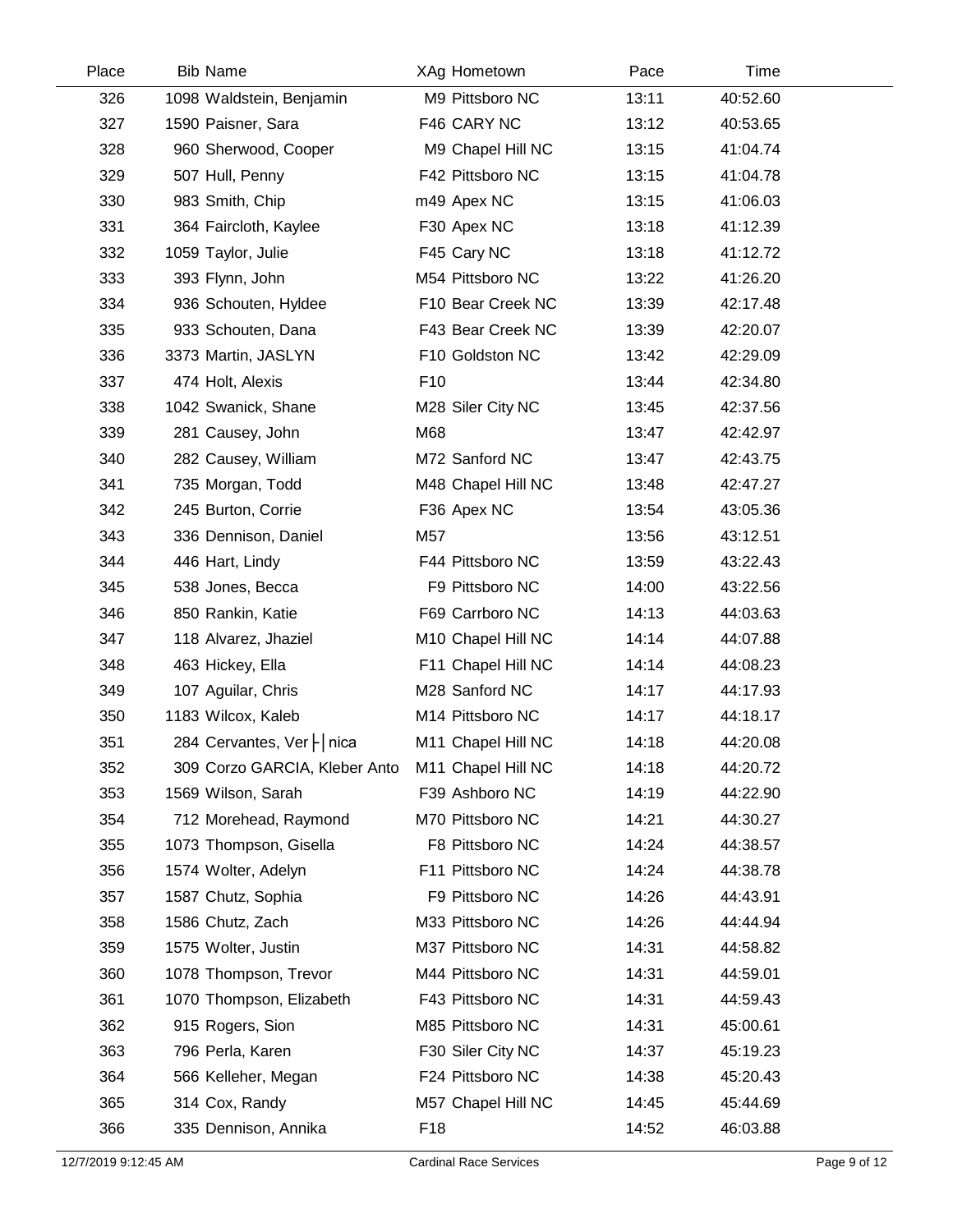| Place | <b>Bib Name</b>          | XAg Hometown            | Pace  | Time     |  |
|-------|--------------------------|-------------------------|-------|----------|--|
| 367   | 234 Brown, Anna          | F27 Bear Creek NC       | 14:53 | 46:09.82 |  |
| 368   | 1055 Sykes, Rebecca      | F36 Apex NC             | 14:54 | 46:10.08 |  |
| 369   | 1052 Sykes, Brayton      | M7 Apex NC              | 14:54 | 46:11.31 |  |
| 370   | 290 Clark, Morgan        | F25 Apex NC             | 14:54 | 46:11.65 |  |
| 371   | 338 Deshaies, Rikki      | F32 Pittsboro NC        | 14:55 | 46:13.91 |  |
| 372   | 184 Bentley, Carla       | F55 Morrisville NC      | 15:03 | 46:38.73 |  |
| 373   | 2323 Hayman, Dixie       | F58 Apex NC             | 15:05 | 46:45.05 |  |
| 374   | 117 Alston, Tristyn      | F11 Chapel Hill NC      | 15:11 | 47:04.16 |  |
| 375   | 591 Knaus, Grace         | F23 Apex NC             | 15:13 | 47:09.31 |  |
| 376   | 509 Hull, Sarah          | F12 Pittsboro NC        | 15:14 | 47:13.80 |  |
| 377   | 229 Brooks, Ashton       | F31 RALEIGH NC          | 15:18 | 47:26.32 |  |
| 378   | 761 Oakley, Whitney      | F31 Chapel Hill NC      | 15:19 | 47:28.52 |  |
| 379   | 330 Dehghan, Yalda       | F48 Bear Creek NC       | 15:23 | 47:41.16 |  |
| 380   | 473 Hodgkin, Melissa     | F39 Pittsboro NC        | 15:25 | 47:47.45 |  |
| 381   | 977 Sipe, Jennifer       | F57 Pittsboro NC        | 15:26 | 47:49.13 |  |
| 382   | 1089 Tysor, Michael      | M61 Bear Creek NC       | 15:31 | 48:04.71 |  |
| 383   | 226 Boyer, Eleanor       | F8 Pittsboro NC         | 15:39 | 48:31.82 |  |
| 384   | 1088 turnbull, toby      | m51 Pittsboro NC        | 15:40 | 48:32.84 |  |
| 385   | 1081 Torres, Maya        | F9 Pittsboro NC         | 15:40 | 48:33.82 |  |
| 386   | 406 Godfrey, Renee       | F53 Pittsboro NC        | 15:42 | 48:40.84 |  |
| 387   | 518 Jackson, Pam         | F62                     | 15:46 | 48:51.80 |  |
| 388   | 398 Geiser, Dennis       | M75 Pittsboro NC        | 16:14 | 50:20.56 |  |
| 389   | 1079 Thorn, Mike         | M64 Chapel Hill NC      | 16:15 | 50:22.36 |  |
| 390   | 203 Bolin, Marcus        | M45 Pittsboro NC        | 16:36 | 51:27.83 |  |
| 391   | 961 Sherwood, Kenzie     | F9 Chapel Hill NC       | 16:38 | 51:34.17 |  |
| 392   | 917 Rounds, Allison      | F38 Pittsboro NC        | 16:43 | 51:48.72 |  |
| 393   | 190 Bolin, Allison       | F39 Pittsboro NC        | 16:43 | 51:49.07 |  |
| 394   | 985 Smith, Joyce         | F69                     | 16:44 | 51:52.78 |  |
| 395   | 678 Lufty, Tina          | F33                     | 16:50 | 52:10.54 |  |
| 396   | 425 Gusmano, Sarah       | F33 Durham NC           | 16:57 | 52:34.08 |  |
| 397   | 677 Lufty, Nancy         | F65                     | 16:58 | 52:35.87 |  |
| 398   | 1001 Smith, William      | M9 Apex NC              | 17:16 | 53:31.41 |  |
| 399   | 813 Porter, Matt         | M51 Hillsborough NC     | 17:23 | 53:52.92 |  |
| 400   | 811 Porter, Dawn         | F49 Hillsborough NC     | 17:23 | 53:53.13 |  |
| 401   | 166 Beck, Mike           | M49 Pittsboro NC        | 17:23 | 53:54.71 |  |
| 402   | 992 Smith, Sarah         | F9 Apex NC              | 17:28 | 54:09.40 |  |
| 403   | 1039 Sugg, Kate          | F32 Pittsboro NC        | 17:30 | 54:13.87 |  |
| 404   | 786 Pedrotty, Jacqueline | F33 Pittsboro NC        | 17:30 | 54:14.76 |  |
| 405   | 287 Ciodaru, Maya        | F10 Chapel Hill NC      | 17:36 | 54:34.86 |  |
| 406   | 1066 Thomas, Truman      | M <sub>11</sub> Cary NC | 17:36 | 54:35.00 |  |
| 407   | 1566 Williford, Hudson   | M8 Apex NC              | 17:37 | 54:36.79 |  |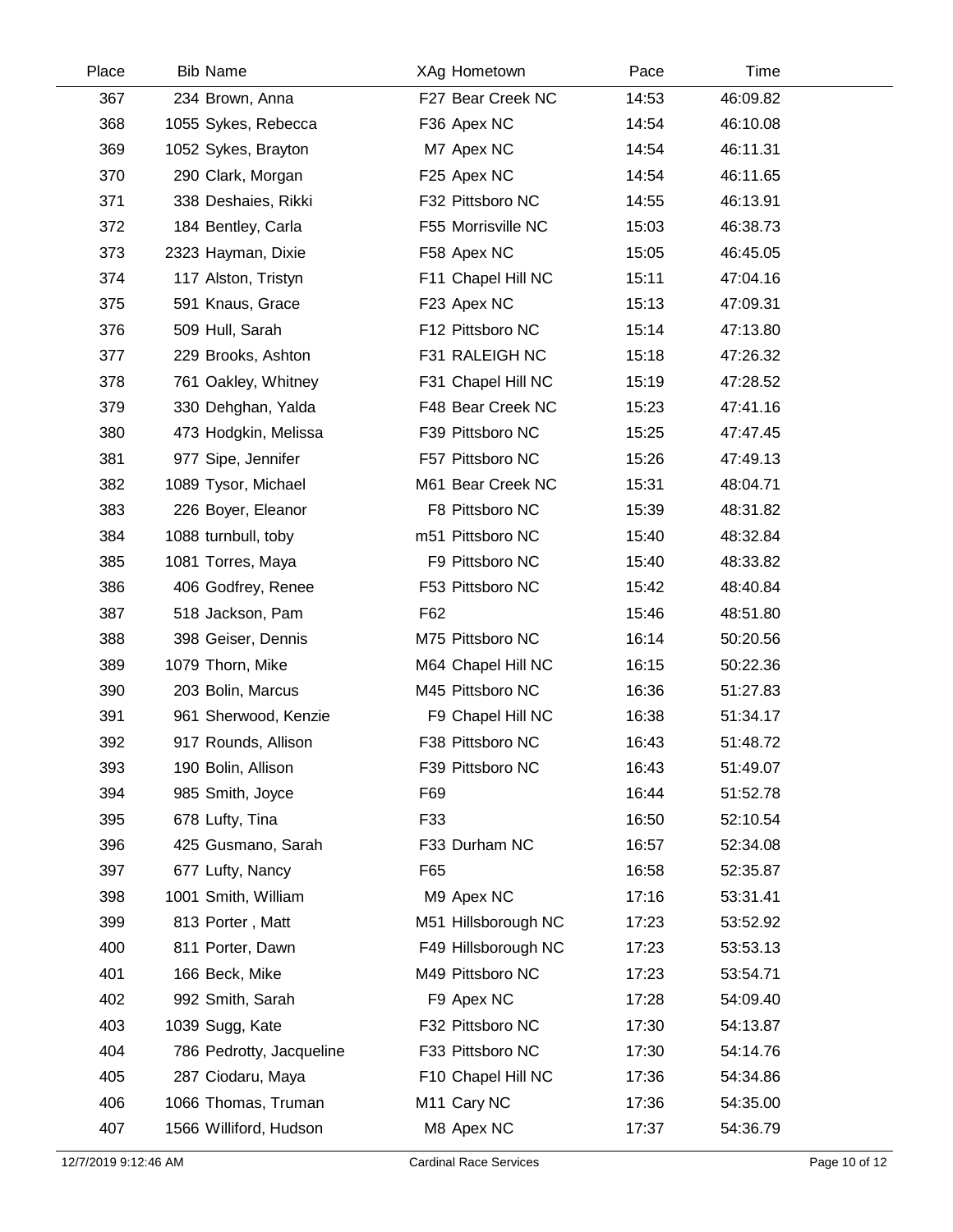| Place | <b>Bib Name</b>                | XAg Hometown       | Pace  | Time     |  |
|-------|--------------------------------|--------------------|-------|----------|--|
| 408   | 715 Morgan, Abby               | F10 Chapel Hill NC | 17:37 | 54:36.83 |  |
| 409   | 686 Mayhew, Brin               | F14 Apex NC        | 17:37 | 54:37.50 |  |
| 410   | 889 Reinhardt, Paige           | F11 Chapel Hill NC | 17:37 | 54:37.84 |  |
| 411   | 993 Smith, Sarah Grace         | F15 Apex NC        | 17:37 | 54:37.93 |  |
| 412   | 1567 Williford, Taylor         | F10 Apex NC        | 17:38 | 54:38.59 |  |
| 413   | 706 Mihalek, Kathy             | F71 Pittsboro NC   | 17:38 | 54:40.85 |  |
| 414   | 705 Mihalek, John              | M74 Pittsboro NC   | 17:39 | 54:42.18 |  |
| 415   | 757 Nelson, Hunter             | M10 Chapel Hill NC | 17:39 | 54:43.80 |  |
| 416   | 758 Nelson-Bernier, Leslie     | F46 Chapel Hill NC | 17:40 | 54:45.59 |  |
| 417   | 675 Little, Beth               | F59 Bear Creek NC  | 17:50 | 55:18.36 |  |
| 418   | 359 Enoch, Josh                | M38 Siler City NC  | 17:55 | 55:31.44 |  |
| 419   | 358 Enoch, Hunter              | M23 Siler City NC  | 17:55 | 55:31.60 |  |
| 420   | 984 Smith, Darlene             | F48 Apex NC        | 18:18 | 56:42.88 |  |
| 421   | 982 Smith, Alexandra           | F12 Apex NC        | 18:18 | 56:42.92 |  |
| 422   | 986 Smith, Kevin               | M48 Apex NC        | 18:18 | 56:44.55 |  |
| 423   | 155 Balint, Donna              | F60 Pittsboro NC   | 18:30 | 57:19.90 |  |
| 424   | 235 Bryan, Patsy               | F66 Pittsboro NC   | 18:31 | 57:22.74 |  |
| 425   | 1056 Sylvia, Zachary           | M10 Chapel Hill NC | 18:47 | 58:13.82 |  |
| 426   | 288 Clapp, Nicholas            | M39 Chapel Hill NC | 18:47 | 58:14.35 |  |
| 427   | 788 Pedrotty, Mariah           | F9 Pittsboro NC    | 18:48 | 58:16.74 |  |
| 428   | 791 Pellowitz, Audrey          | F11 Apex NC        | 18:49 | 58:18.66 |  |
| 429   | 3369 Kagy, Dorit               | F78 Siler City NC  | 18:49 | 58:20.87 |  |
| 430   | 784 Pedrotty, Carla            | F43 Pittsboro NC   | 18:51 | 58:24.98 |  |
| 431   | 415 Griffin Gatchalian, Nicole | F39                | 18:52 | 58:29.68 |  |
| 432   | 298 Cochran-Trull, Alyssa      | F <sub>20</sub>    | 18:52 | 58:29.76 |  |
| 433   | 1564 Williford, Ashley         | F40 Apex NC        | 18:55 | 58:37.22 |  |
| 434   | 881 Reinhardt, Lynnda          | F42 Chapel Hill NC | 18:55 | 58:37.47 |  |
| 435   | 1565 Williford, Ashley         | M42 Apex NC        | 18:56 | 58:41.92 |  |
| 436   | 456 Heaton, Taylor             | F <sub>26</sub>    | 18:59 | 58:50.74 |  |
| 437   | 278 Carreno, Laura             | F35 Pittsboro NC   | 19:00 | 58:54.92 |  |
| 438   | 228 Brooks, Amy                | F45 Pittsboro NC   | 19:01 | 58:56.84 |  |
| 439   | 294 Clemente, Margo            | F44 Chapel Hill NC | 19:01 | 58:57.80 |  |
| 440   | 238 Burgess, Allison           | F10 Apex NC        | 19:02 | 59:00.90 |  |
| 441   | 268 Campbell, Supatra          | F82 Chapel Hill NC | 19:03 | 59:01.82 |  |
| 442   | 3370 Giddens, Herman           | F76 Chapel Hill NC | 19:03 | 59:02.60 |  |
| 443   | 437 Harrington, Gwynneth       | F55 Pittsboro NC   | 19:11 | 59:28.98 |  |
| 444   | 340 Devine, Donna              | F55 Siler City NC  | 19:12 | 59:30.44 |  |
| 445   | 1120 Walters, Jennifer         | F46 Pittsboro NC   | 19:12 | 59:31.87 |  |
| 446   | 1146 Walters, Madison          | F21 Pittsboro NC   | 19:13 | 59:33.38 |  |
| 447   | 1148 Walters, Ray              | M47 Pittsboro NC   | 19:14 | 59:36.15 |  |
| 448   | 770 Ortiz, Daniela             | F10 Chapel Hill NC | 19:16 | 59:42.71 |  |